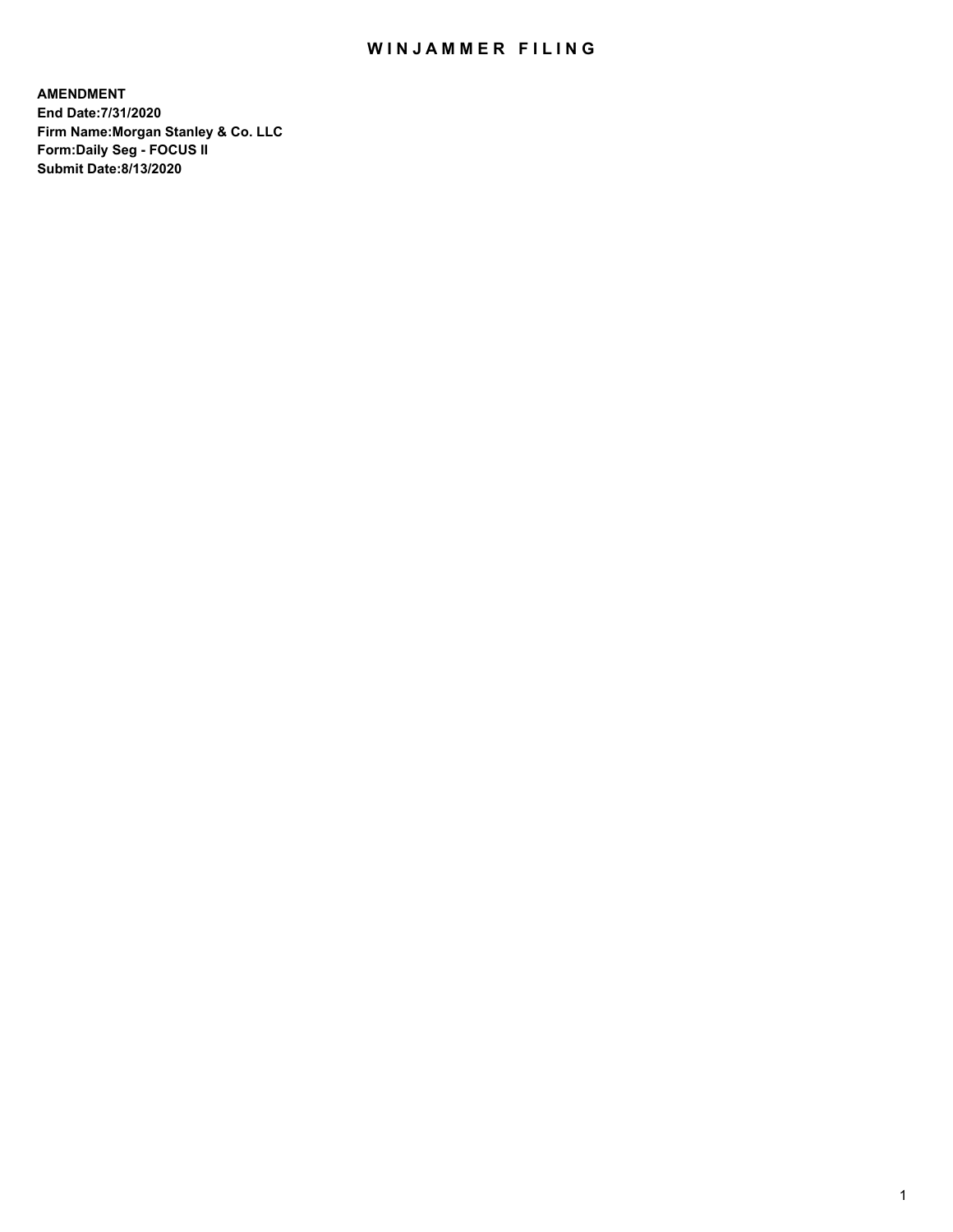**AMENDMENT End Date:7/31/2020 Firm Name:Morgan Stanley & Co. LLC Form:Daily Seg - FOCUS II Submit Date:8/13/2020**

## **Daily Segregation - Cover Page**

| Name of Company                                                                                                                                                                                                                                                                                                                | <b>Morgan Stanley &amp; Co. LLC</b>                         |
|--------------------------------------------------------------------------------------------------------------------------------------------------------------------------------------------------------------------------------------------------------------------------------------------------------------------------------|-------------------------------------------------------------|
| <b>Contact Name</b>                                                                                                                                                                                                                                                                                                            | <b>Ikram Shah</b>                                           |
| <b>Contact Phone Number</b>                                                                                                                                                                                                                                                                                                    | 212-276-0963                                                |
| <b>Contact Email Address</b>                                                                                                                                                                                                                                                                                                   | Ikram.shah@morganstanley.com                                |
| FCM's Customer Segregated Funds Residual Interest Target (choose one):<br>a. Minimum dollar amount: ; or<br>b. Minimum percentage of customer segregated funds required:% ; or<br>c. Dollar amount range between: and; or<br>d. Percentage range of customer segregated funds required between:% and%.                         | 235,000,000<br><u>0</u><br><u>00</u><br>0 <sub>0</sub>      |
| FCM's Customer Secured Amount Funds Residual Interest Target (choose one):<br>a. Minimum dollar amount: ; or<br>b. Minimum percentage of customer secured funds required:%; or<br>c. Dollar amount range between: and; or<br>d. Percentage range of customer secured funds required between: % and %.                          | 140,000,000<br><u>0</u><br>0 <sub>0</sub><br>0 <sub>0</sub> |
| FCM's Cleared Swaps Customer Collateral Residual Interest Target (choose one):<br>a. Minimum dollar amount: ; or<br>b. Minimum percentage of cleared swaps customer collateral required:% ; or<br>c. Dollar amount range between: and; or<br>d. Percentage range of cleared swaps customer collateral required between:% and%. | 92,000,000<br>0<br>00<br>0 <sub>0</sub>                     |

Attach supporting documents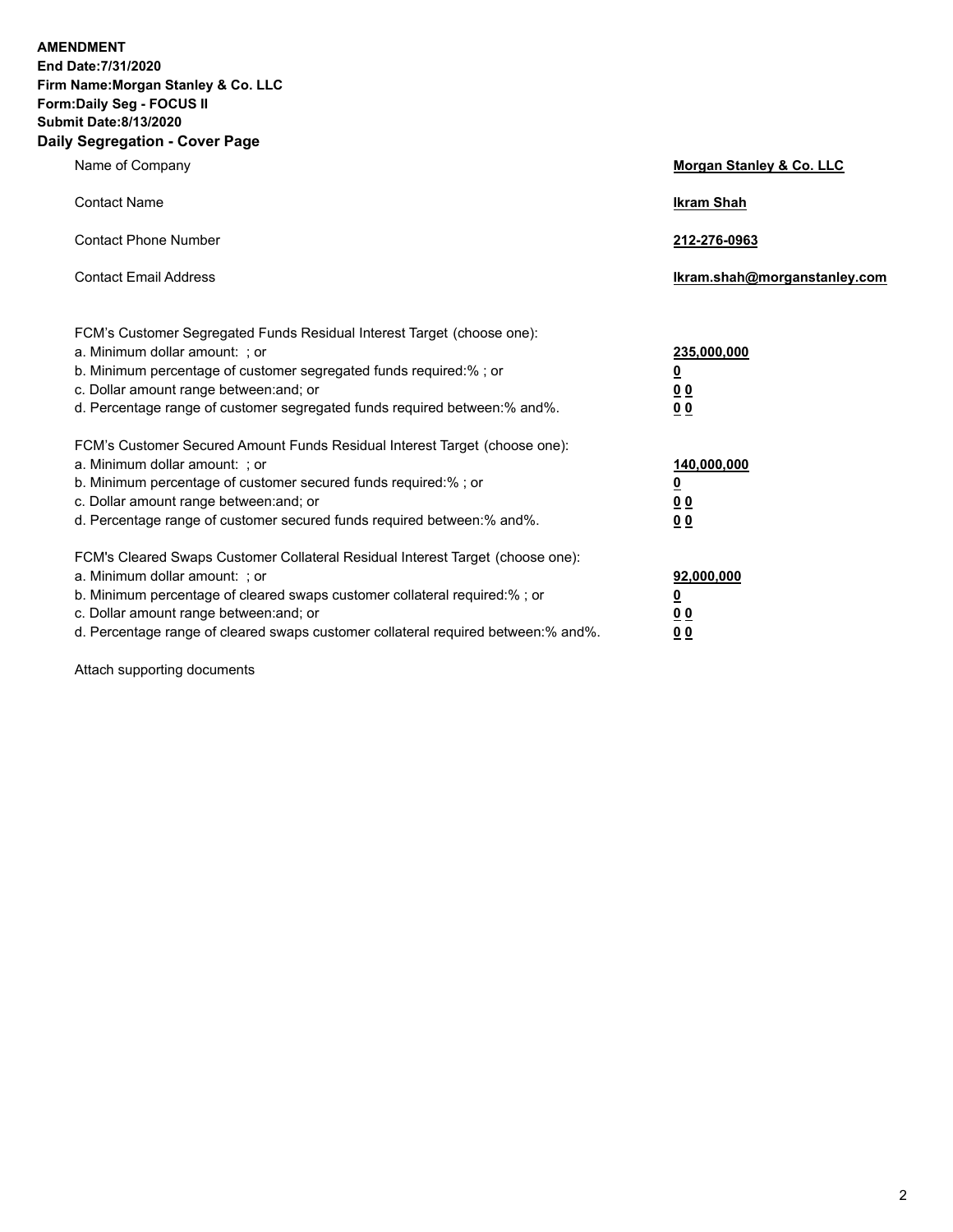|     | <b>AMENDMENT</b>                                                                            |                                  |
|-----|---------------------------------------------------------------------------------------------|----------------------------------|
|     | End Date: 7/31/2020                                                                         |                                  |
|     | Firm Name: Morgan Stanley & Co. LLC                                                         |                                  |
|     | Form: Daily Seg - FOCUS II                                                                  |                                  |
|     | <b>Submit Date:8/13/2020</b>                                                                |                                  |
|     | <b>Daily Segregation - Secured Amounts</b>                                                  |                                  |
|     |                                                                                             |                                  |
|     | Foreign Futures and Foreign Options Secured Amounts                                         |                                  |
|     | Amount required to be set aside pursuant to law, rule or regulation of a foreign            | $0$ [7305]                       |
|     | government or a rule of a self-regulatory organization authorized thereunder                |                                  |
| 1.  | Net ledger balance - Foreign Futures and Foreign Option Trading - All Customers             |                                  |
|     | A. Cash                                                                                     | 4,285,881,140 [7315]             |
|     | B. Securities (at market)                                                                   | 3,138,527,999 [7317]             |
| 2.  | Net unrealized profit (loss) in open futures contracts traded on a foreign board of trade   | 386,624,684 [7325]               |
| 3.  | Exchange traded options                                                                     |                                  |
|     | a. Market value of open option contracts purchased on a foreign board of trade              | 12,120,384 [7335]                |
|     | b. Market value of open contracts granted (sold) on a foreign board of trade                | $-18,531,449$ [7337]             |
| 4.  | Net equity (deficit) (add lines 1.2. and 3.)                                                | 7,804,622,758 [7345]             |
| 5.  | Account liquidating to a deficit and account with a debit balances - gross amount           | 128,019,117 [7351]               |
|     | Less: amount offset by customer owned securities                                            | -126,089,924 [7352] 1,929,193    |
|     |                                                                                             | [7354]                           |
| 6.  | Amount required to be set aside as the secured amount - Net Liquidating Equity              | 7,806,551,951 [7355]             |
|     | Method (add lines 4 and 5)                                                                  |                                  |
| 7.  | Greater of amount required to be set aside pursuant to foreign jurisdiction (above) or line |                                  |
|     |                                                                                             | 7,806,551,951 [7360]             |
|     | 6.                                                                                          |                                  |
|     | FUNDS DEPOSITED IN SEPARATE REGULATION 30.7 ACCOUNTS                                        |                                  |
| 1.  | Cash in banks                                                                               |                                  |
|     | A. Banks located in the United States                                                       | 663,703,197 [7500]               |
|     | B. Other banks qualified under Regulation 30.7                                              | 579,521,463 [7520] 1,243,224,660 |
|     |                                                                                             | [7530]                           |
| 2.  | <b>Securities</b>                                                                           |                                  |
|     | A. In safekeeping with banks located in the United States                                   | 459,085,736 [7540]               |
|     | B. In safekeeping with other banks qualified under Regulation 30.7                          | 0 [7560] 459,085,736 [7570]      |
| 3.  | Equities with registered futures commission merchants                                       |                                  |
|     | A. Cash                                                                                     | 20,896,132 [7580]                |
|     | <b>B.</b> Securities                                                                        | $0$ [7590]                       |
|     | C. Unrealized gain (loss) on open futures contracts                                         | 5,558,350 [7600]                 |
|     | D. Value of long option contracts                                                           | $0$ [7610]                       |
|     | E. Value of short option contracts                                                          | 0 [7615] 26,454,482 [7620]       |
| 4.  | Amounts held by clearing organizations of foreign boards of trade                           |                                  |
|     | A. Cash                                                                                     | $0$ [7640]                       |
|     | <b>B.</b> Securities                                                                        | $0$ [7650]                       |
|     | C. Amount due to (from) clearing organization - daily variation                             | $0$ [7660]                       |
|     | D. Value of long option contracts                                                           | $0$ [7670]                       |
|     | E. Value of short option contracts                                                          | 0 [7675] 0 [7680]                |
| 5.  | Amounts held by members of foreign boards of trade                                          |                                  |
|     | A. Cash                                                                                     | 3,248,288,731 [7700]             |
|     | <b>B.</b> Securities                                                                        | 2,679,442,263 [7710]             |
|     | C. Unrealized gain (loss) on open futures contracts                                         | 381,066,334 [7720]               |
|     | D. Value of long option contracts                                                           |                                  |
|     |                                                                                             | 12,120,384 [7730]                |
|     | E. Value of short option contracts                                                          | -18,531,449 [7735] 6,302,386,263 |
|     |                                                                                             | $[7740]$                         |
| 6.  | Amounts with other depositories designated by a foreign board of trade                      | $0$ [7760]                       |
| 7.  | Segregated funds on hand                                                                    | $0$ [7765]                       |
| 8.  | Total funds in separate section 30.7 accounts                                               | 8,031,151,141 [7770]             |
| 9.  | Excess (deficiency) Set Aside for Secured Amount (subtract line 7 Secured Statement         | 224,599,190 [7380]               |
|     | Page 1 from Line 8)                                                                         |                                  |
| 10. | Management Target Amount for Excess funds in separate section 30.7 accounts                 | 140,000,000 [7780]               |

11. Excess (deficiency) funds in separate 30.7 accounts over (under) Management Target **84,599,190** [7785]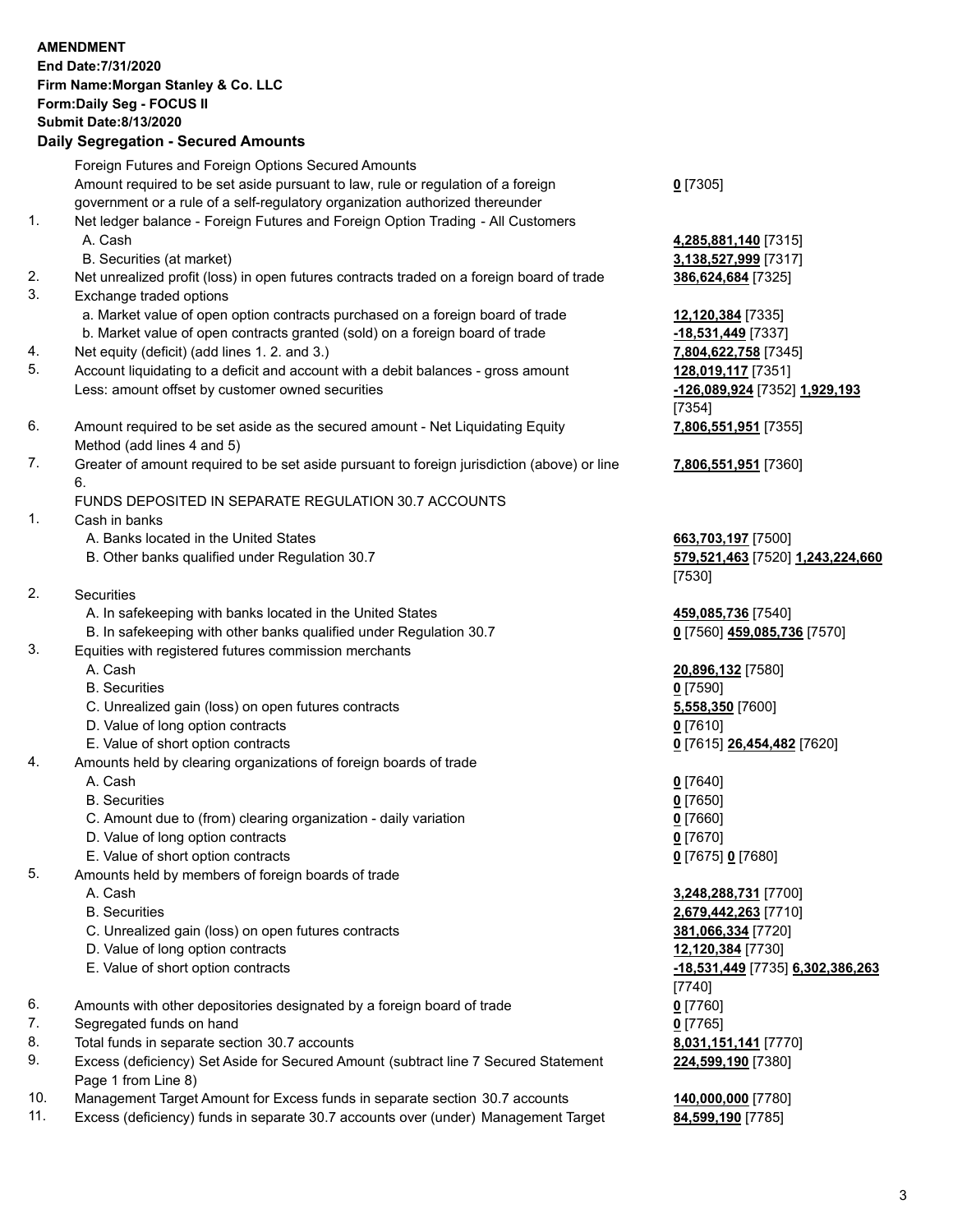|     | <b>AMENDMENT</b><br>End Date: 7/31/2020<br>Firm Name: Morgan Stanley & Co. LLC                 |                                |
|-----|------------------------------------------------------------------------------------------------|--------------------------------|
|     | Form: Daily Seg - FOCUS II                                                                     |                                |
|     | <b>Submit Date: 8/13/2020</b><br>Daily Segregation - Segregation Statement                     |                                |
|     |                                                                                                |                                |
|     | SEGREGATION REQUIREMENTS(Section 4d(2) of the CEAct)                                           |                                |
| 1.  | Net ledger balance                                                                             |                                |
|     | A. Cash                                                                                        | 13,142,315,263 [7010]          |
|     | B. Securities (at market)                                                                      | 8,607,992,220 [7020]           |
| 2.  | Net unrealized profit (loss) in open futures contracts traded on a contract market             | 3,582,621,776 [7030]           |
| 3.  | Exchange traded options                                                                        |                                |
|     | A. Add market value of open option contracts purchased on a contract market                    | 508,539,670 [7032]             |
|     | B. Deduct market value of open option contracts granted (sold) on a contract market            | 439,139,598 [7033]             |
| 4.  | Net equity (deficit) (add lines 1, 2 and 3)                                                    | 25,402,329,331 [7040]          |
| 5.  | Accounts liquidating to a deficit and accounts with                                            |                                |
|     | debit balances - gross amount                                                                  | 214,248,573 [7045]             |
|     | Less: amount offset by customer securities                                                     | -201,845,829 [7047] 12,402,744 |
|     |                                                                                                | [7050]                         |
| 6.  | Amount required to be segregated (add lines 4 and 5)                                           | 25,414,732,075 [7060]          |
|     | FUNDS IN SEGREGATED ACCOUNTS                                                                   |                                |
| 7.  | Deposited in segregated funds bank accounts                                                    |                                |
|     | A. Cash                                                                                        | 4,318,877,618 [7070]           |
|     | B. Securities representing investments of customers' funds (at market)                         | $0$ [7080]                     |
|     | C. Securities held for particular customers or option customers in lieu of cash (at            | 853,859,461 [7090]             |
|     | market)                                                                                        |                                |
| 8.  | Margins on deposit with derivatives clearing organizations of contract markets                 |                                |
|     | A. Cash                                                                                        | 12,518,684,264 [7100]          |
|     | B. Securities representing investments of customers' funds (at market)                         | $0$ [7110]                     |
|     | C. Securities held for particular customers or option customers in lieu of cash (at<br>market) | 7,754,132,759 [7120]           |
| 9.  | Net settlement from (to) derivatives clearing organizations of contract markets                | 299,727,078 [7130]             |
| 10. | Exchange traded options                                                                        |                                |
|     | A. Value of open long option contracts                                                         | 508,539,670 [7132]             |
|     | B. Value of open short option contracts                                                        | -439,139,598 [7133]            |
| 11. | Net equities with other FCMs                                                                   |                                |
|     | A. Net liquidating equity                                                                      | 15,269,722 [7140]              |
|     | B. Securities representing investments of customers' funds (at market)                         | $0$ [7160]                     |
|     | C. Securities held for particular customers or option customers in lieu of cash (at            | $0$ [7170]                     |
|     | market)                                                                                        |                                |
| 12. | Segregated funds on hand                                                                       | $0$ [7150]                     |
| 13. | Total amount in segregation (add lines 7 through 12)                                           | 25,829,950,974 [7180]          |
| 14. | Excess (deficiency) funds in segregation (subtract line 6 from line 13)                        | 415,218,899 [7190]             |

- 
- 15. Management Target Amount for Excess funds in segregation<br>16. Excess (deficiency) funds in segregation over (under) Management Target Amount 180,218,899 [7198] Excess (deficiency) funds in segregation over (under) Management Target Amount Excess

**180,218,899** [7198]